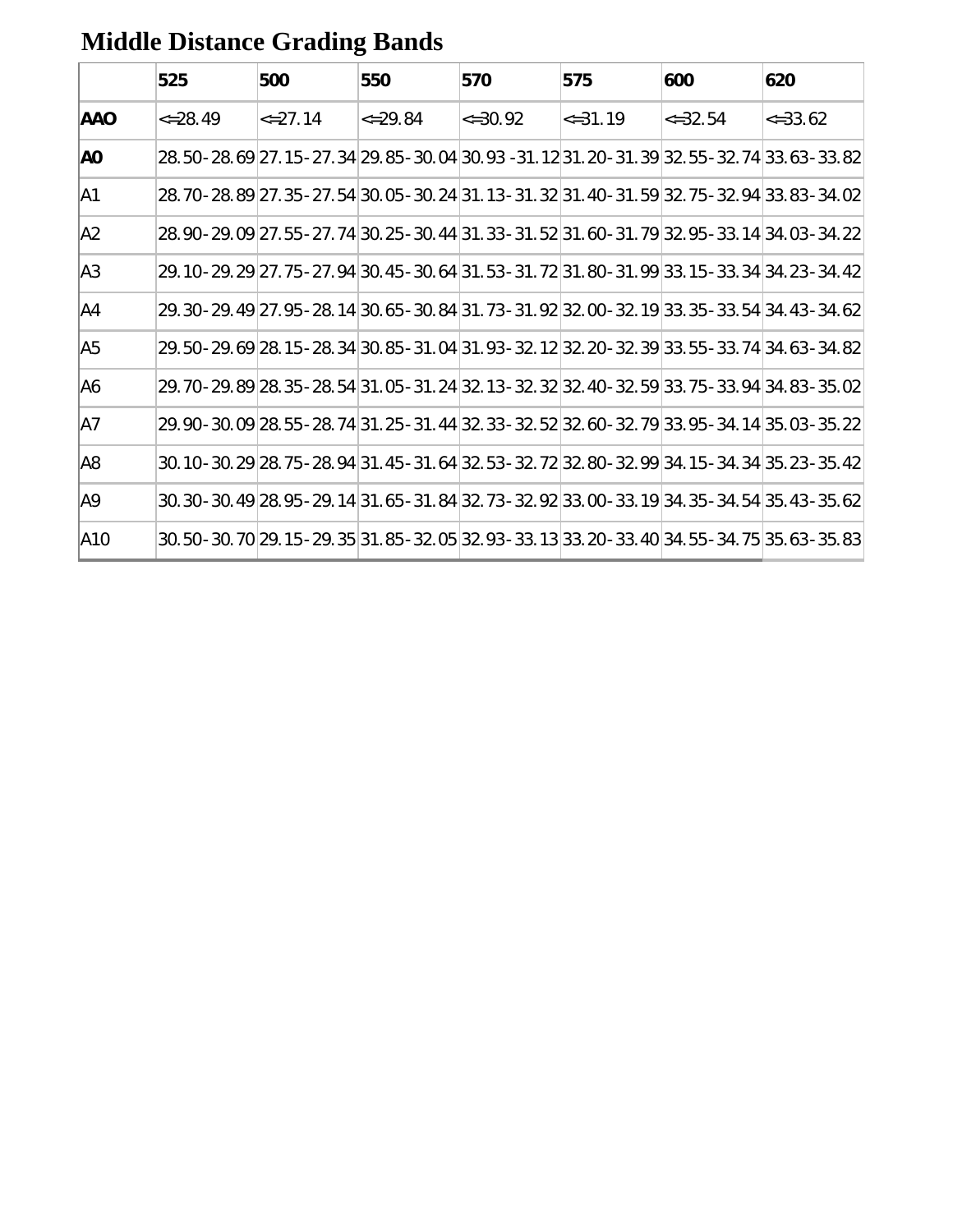|                | 300           | 325           | 330          | 335           | 350           | 360           | 375          | 400          | 410          |
|----------------|---------------|---------------|--------------|---------------|---------------|---------------|--------------|--------------|--------------|
| <b>SSO</b>     | $\leq$ =16.20 | $\leq$ =17.49 | $\leq$ 17.75 | $\leq$ =18.01 | $\leq$ =18.79 | $\le$ = 19.31 | $\leq 20.09$ | $\leq 21.39$ | $\leq$ 21.91 |
| S <sub>0</sub> | $16.20 -$     | $17.50 -$     | $17.76 -$    | $18.02 -$     | $18.80 -$     | $19.32 -$     | $20.10 -$    | $21.40 -$    | $21.92 -$    |
|                | 16.29         | 17.59         | 17.85        | 18.11         | 18.89         | 19.41         | 20.19        | 21.49        | 22.01        |
| S1             | $16.30 -$     | $17.60 -$     | $17.86 -$    | $18.12 -$     | $18.90 -$     | $19.42 -$     | $20.20 -$    | $21.50 -$    | $22.02 -$    |
|                | 16.39         | 17.69         | 17.95        | 18.21         | 18.99         | 19.51         | 20.29        | 21.59        | 22.11        |
| S2             | $16.40 -$     | $17.70 -$     | $17.96 -$    | $18.22 -$     | $19.00 -$     | $19.52 -$     | $20.30 -$    | $21.60 -$    | $22.12 -$    |
|                | 16.49         | 17.79         | 18.05        | 18.31         | 19.09         | 19.61         | 20.39        | 21.69        | 22.21        |
| S3             | $16.50 -$     | $17.80 -$     | $18.06 -$    | $18.32 -$     | $19.10 -$     | $19.62 -$     | $20.40 -$    | $21.70 -$    | $22.22 -$    |
|                | 16.59         | 17.89         | 18.15        | 18.41         | 19.19         | 19.71         | 20.49        | 21.79        | 22.31        |
| $\mathsf{S}4$  | $16.60 -$     | $17.90 -$     | $18.16 -$    | $18.42 -$     | $19.20 -$     | $19.72 -$     | $20.50 -$    | $21.80 -$    | $22.32 -$    |
|                | 16.69         | 17.99         | 18.25        | 18.51         | 19.29         | 19.81         | 20.59        | 21.89        | 22.41        |
| S5             | $16.70 -$     | $18.00 -$     | $18.26 -$    | $18.52 -$     | $19.30 -$     | 19.82 -       | $20.60 -$    | $21.90 -$    | $22.42 -$    |
|                | 16.79         | 18.09         | 18.35        | 18.61         | 19.39         | 19.91         | 20.69        | 21.99        | 22.51        |
| S <sub>6</sub> | $16.80 -$     | $18.10 -$     | $18.36 -$    | $18.62 -$     | $19.40 -$     | $19.92 -$     | $20.70 -$    | $22.00 -$    | $22.52 -$    |
|                | 16.89         | 18.19         | 18.45        | 18.71         | 19.49         | 20.01         | 20.79        | 22.09        | 22.61        |
| S7             | $16.90 -$     | $18.20 -$     | $18.46 -$    | $18.72 -$     | $19.50 -$     | $20.02 -$     | 20.80 -      | $22.10 -$    | $22.62 -$    |
|                | 16.99         | 18.29         | 18.55        | 18.81         | 19.59         | 20.11         | 20.89        | 22.19        | 22.71        |
| S8             | $17.00 -$     | $18.30 -$     | $18.56 -$    | $18.82 -$     | $19.60 -$     | $20.12 -$     | $20.90 -$    | $22.20 -$    | $22.72 -$    |
|                | 17.09         | 18.39         | 18.65        | 18.91         | 19.69         | 20.21         | 20.99        | 22.29        | 22.81        |
| S9             | $17.10 -$     | $18.40 -$     | $18.66 -$    | $18.92 -$     | $19.70 -$     | $20.22 -$     | $21.00 -$    | $22.30 -$    | $22.82 -$    |
|                | 17.29         | 18.59         | 18.85        | 19.11         | 19.89         | 20.41         | 21.19        | 22.49        | 23.01        |
| S10            | $17.30 -$     | $18.60 -$     | $18.86 -$    | $19.12 -$     | 19.90 -       | $20.42 -$     | $21.20 -$    | $22.50 -$    | $23.02 -$    |
|                | 17.50         | 18.80         | 19.06        | 19.32         | 20.10         | 20.62         | 21.40        | 22.70        | 23.22        |

## **Sprint Distance Grading Bands**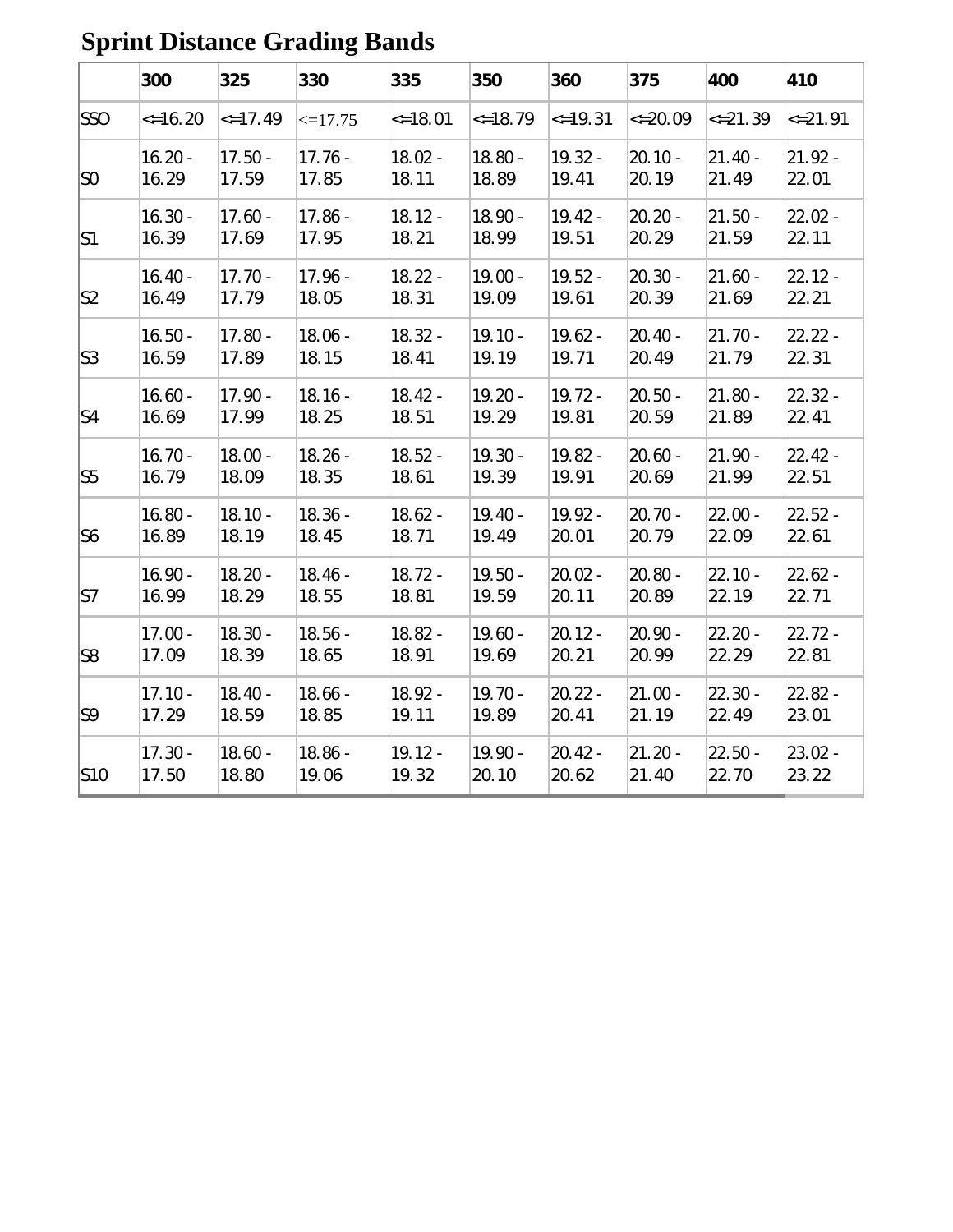|                | 700          | 750           | 805           | 810           | 830          | 845           | 850           | 1010         |
|----------------|--------------|---------------|---------------|---------------|--------------|---------------|---------------|--------------|
| <b>DDO</b>     | $\leq 38.99$ | $\leq$ =41.99 | $\leq$ =45.29 | $\leq$ =45.59 | $\leq 46.79$ | $\leq$ =47.69 | $\leq$ =47.99 | $\leq 57.59$ |
| D <sub>0</sub> | 39.00 -      | $42.00 -$     | 45.30 -       | 45.60 -       | 46.80 -      | $47.70 -$     | 48.00 -       | $57.60 -$    |
|                | 39.19        | 42.19         | 45.49         | 45.79         | 46.99        | 47.89         | 48.19         | 57.79        |
| DI             | $39.20 -$    | $42.20 -$     | 45.50 -       | 45.80 -       | $47.00 -$    | $47.90 -$     | 48.20 -       | $57.80 -$    |
|                | 39.39        | 42.39         | 45.69         | 45.99         | 47.19        | 48.09         | 48.39         | 57.99        |
| D <sub>2</sub> | 39.40 -      | 42.40 -       | 45.70 -       | 46.00 -       | $47.20 -$    | $48.10 -$     | 48.40 -       | $58.00 -$    |
|                | 39.69        | 42.69         | 45.99         | 46.29         | 47.49        | 48.39         | 48.69         | 58.29        |
| D <sub>3</sub> | $39.70 -$    | $42.70 -$     | $46.00 -$     | 46.30 -       | 47.50 -      | $48.40 -$     | 48.70 -       | $58.30 -$    |
|                | 39.99        | 42.99         | 46.29         | 46.59         | 47.79        | 48.69         | 48.99         | 58.59        |
| D4             | 40.00 -      | $43.00 -$     | $46.30 -$     | 46.60 -       | 47.80 -      | 48.70 -       | 49.00 -       | $58.60 -$    |
|                | 40.29        | 43.29         | 46.59         | 46.89         | 48.09        | 48.99         | 49.29         | 58.89        |
| D <sub>5</sub> | 40.30 -      | $43.30 -$     | $46.60 -$     | 46.90 -       | 48.10 -      | 49.00 -       | 49.30 -       | 58.90 -      |
|                | 40.59        | 43.59         | 46.89         | 47.19         | 48.39        | 49.29         | 49.59         | 59.19        |
| D <sub>6</sub> | $40.60 -$    | $43.60 -$     | 46.90 -       | 47.20 -       | 48.40 -      | $49.30 -$     | 49.60 -       | $59.20 -$    |
|                | 40.89        | 43.89         | 47.19         | 47.49         | 48.69        | 49.59         | 49.89         | 59.49        |
| D7             | 40.90 -      | 43.90 -       | $47.20 -$     | 47.50 -       | 48.70 -      | $49.60 -$     | 49.90 -       | $59.50 -$    |
|                | 41.19        | 44.19         | 47.49         | 47.79         | 48.99        | 49.89         | 50.09         | 59.79        |
| D <sub>8</sub> | 41.20 -      | 44.20 -       | 47.50 -       | 47.80 -       | 49.00 -      | 49.90 -       | $50.10 -$     | 59.80 -      |
|                | 41.50        | 44.50         | 47.80         | 48.10         | 49.30        | 50.20         | 50.40         | 60.10        |

#### **Long Distance Grading Bands**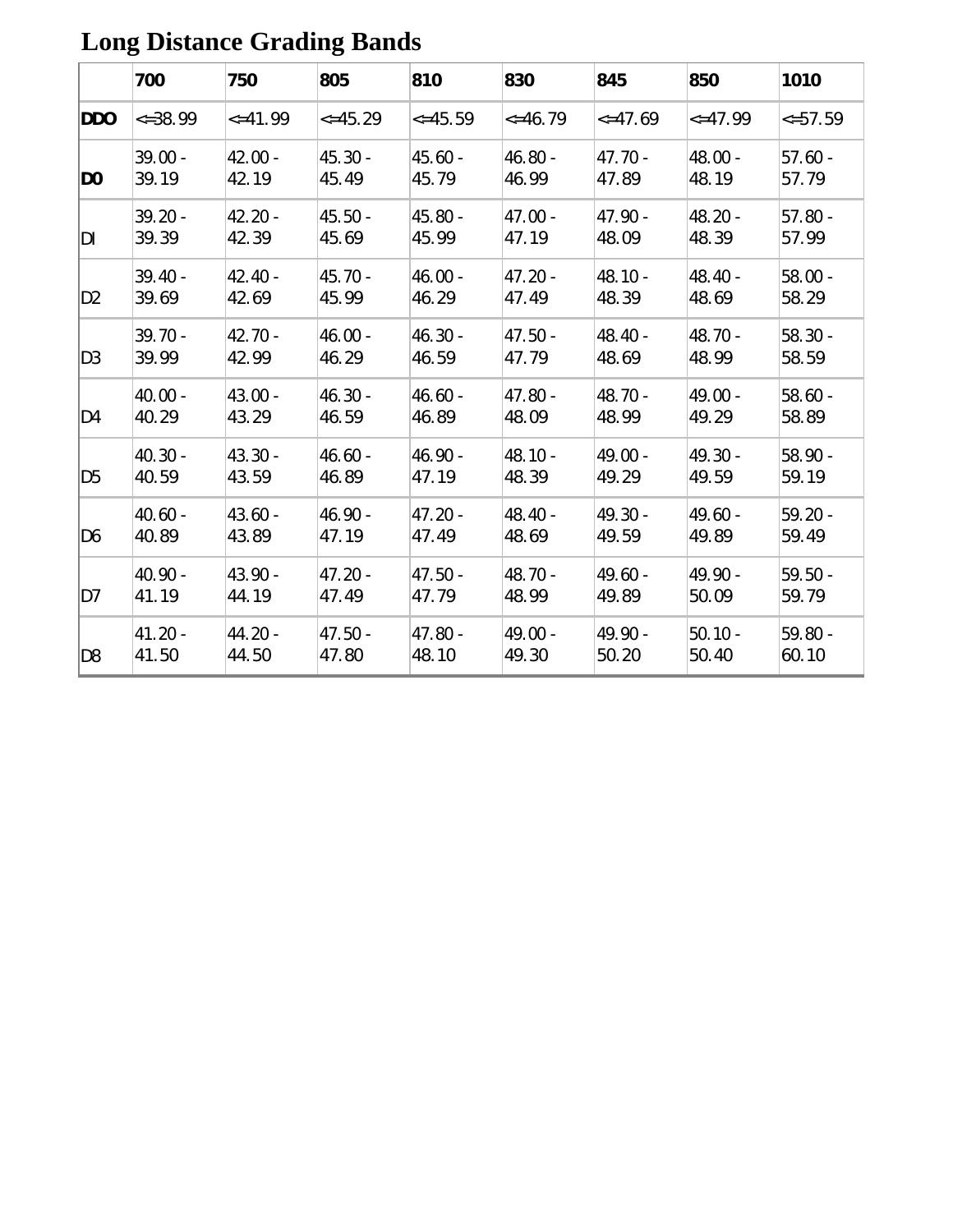## **Hurdle Grading Bands**

|                | 300        | 525        | 550                                                        | 575               |
|----------------|------------|------------|------------------------------------------------------------|-------------------|
| HO             | $ $ <16.70 | $ <$ 29.50 | $ $ <30.80                                                 | $ <$ 32.10        |
| H1             |            |            |                                                            | $ 32.10 - 32.49 $ |
| H <sub>2</sub> |            |            | $ 16.90 - 16.99 29.90 - 30.19 31.20 - 31.49 32.50 - 32.79$ |                   |
| H <sub>3</sub> |            |            | 17.00 - 17.29 30.20 - 30.49 31.50 - 31.79                  | $ 32.80 - 33.09 $ |
| H4             |            |            | $17.30 - 18.70$ 30.50 - 32.00 31.80 - 33.30 33.10 - 34.60  |                   |